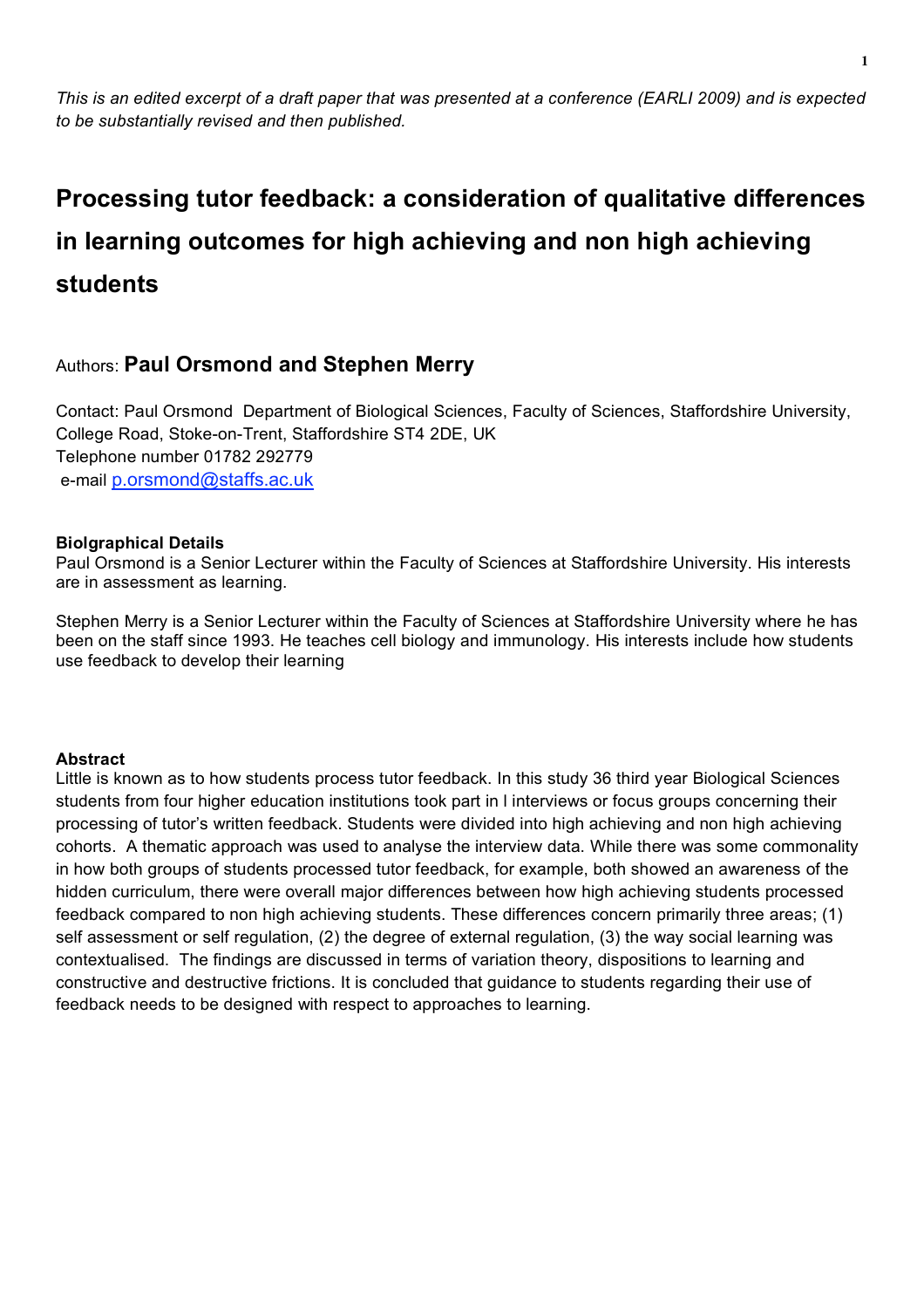#### **Introduction**

Feedback is often written and normally involves the returning of marked work to students in the absence of any social context. Yet in the research literature feedback is increasingly discussed in social terms and often with an emphasis on self-assessment (Elwood and Klenowski, 2002) and self-regulation (Nicol and Macfarlane-Dick, 2006).

Self-regulation is considered to be integral to the learning process and it can be understood in a number of ways (see Zimmerman and Schunk, 2001). Broadly, self-regulated learning entails students generating their own learning goals through thoughts, feeling and actions. ....Within the context of feedback, Nicol and Macfarlane-Dick (2006) present a model of self-regulated learning underpinned by seven feedback principles.

Vermunt (1998) has argued that self-regulation strategies are important within models of learning that assume that learners must construct their own knowledge and insights. This compares with models that emphasise transmitted knowledge where external regulation is given more prominence. However, a complex interplay exists between internal and external regulation, as discussed by Vermunt and Verloop (1999).

Orsmond and Merry (*in press*) have noted that there is often a misalignment between tutors' intentions in giving feedback and students use of feedback that also relates to the ideas of internal and external regulation.

Firstly, students often use feedback to assess what needs to be done in terms of the current piece of work, rather than making self-assessment judgements in terms of what they need to do as a learner in the future (e.g. possibly in terms of learning to think and act like a biologist). The authors concluded that a lack of variation in tutor written feedback was partly reasonable for this lack of self-assessment. Merry and Orsmond (2008) had previously shown that variation was important in stimulating student awareness of different aspects of audio feedback. Variation leads to an '*awareness of coming to see a phenomenon or topic in an importantly new way*' (Marton, 2007, 20).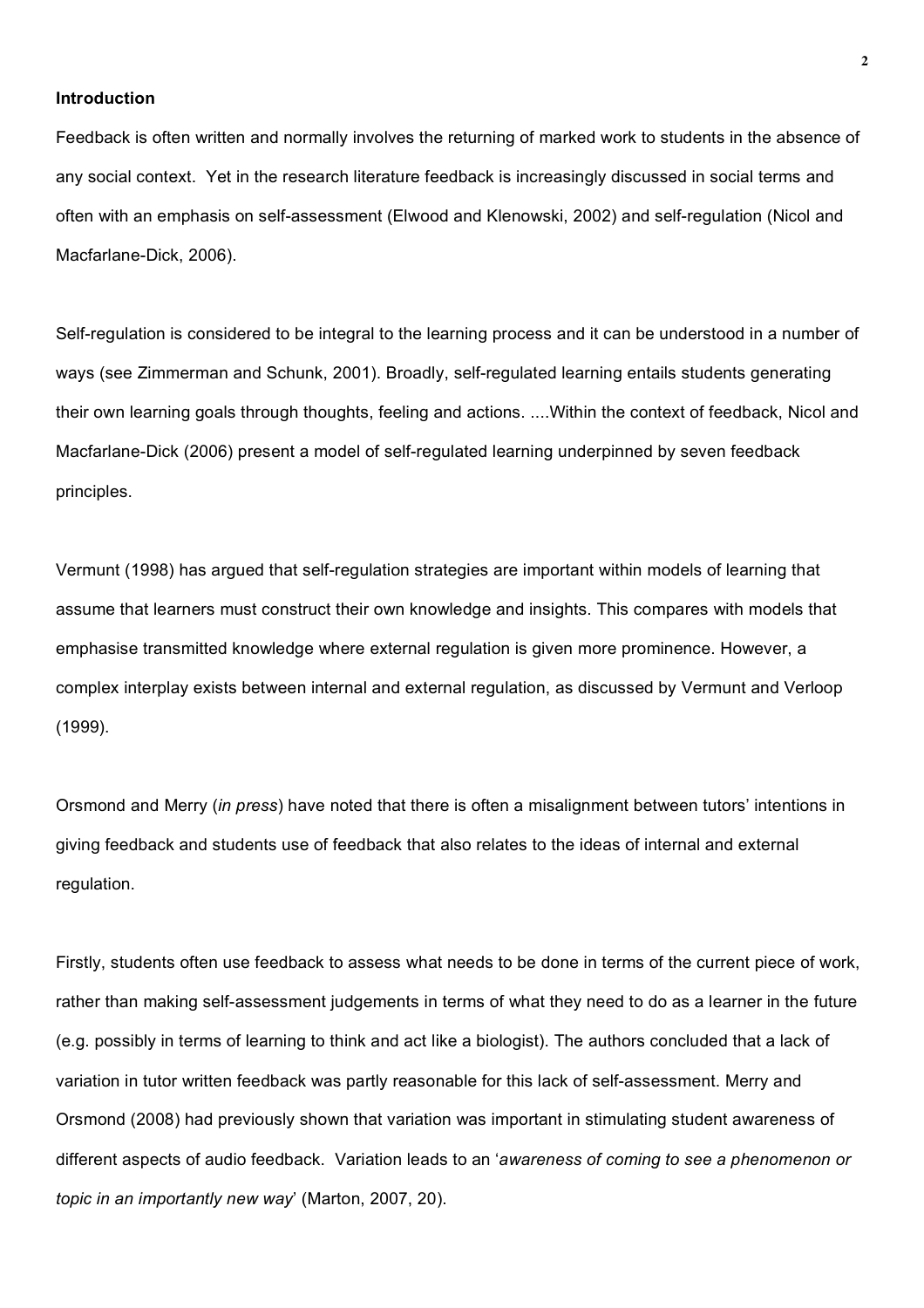A second possible explanation for students' failure to discern the tutors' meaning within feedback is that for some students what they take from reading feedback is dependent on their current understanding of specific biological concepts. Dahlgren and Marton (1978, page 26), who investigated students learning from reading text found that students appear to '*pay selective attention to parts of the text that they consider relevant to their own (erroneous) interpretation of what is required, a process known as technification*'.

Although reading a set text and reading feedback differ much might be gained from trying to understand the process by which students learn from feedback.

A number of studies have considered how students read texts. In their seminal paper Marton and Säljö (1976a, 10) identified two different levels of processing during reading, each dependent on the focus taken by the learner. Deep learners focused on what the text signified and surface learners paid attention primarily to the text itself. They concluded that '*a highly significant aspect of learning is the variation in what is learnt i.e. the diversity of ways in which the same phenomenon, concept or principle is apprehended by different students*'.

Svensson (1977), in considering study skill and learning, used an identical sample and procedure as Marton and Säljö (1976a) and also identified two distinct cognitive approaches. Students when reading a text displayed certain characteristics, such as focusing on specific comparisons, or parts of the text in sequence, rather than the more important parts. These students were thought to take an atomistic approach. Students who attempted to understand the overall meaning of the passage read and searched for the author's intention and took a holistic approach. In order to illustrate the difference Svensson (1977) argues that only students taking a holistic approach would recognise fact/conclusion structures, because the relationship had been looked for as it could not be known in advance as the structure was implicit in the text and could not be recognised by students adopting an atomistic approach. He concluded that a holistic learning process is a prerequisite for a deep level of understanding.

Marton and Säljö (1976b) considered the use of questions as a means of encouraging learning from reading a given text. They found that students adapted their way of learning to their conception of what was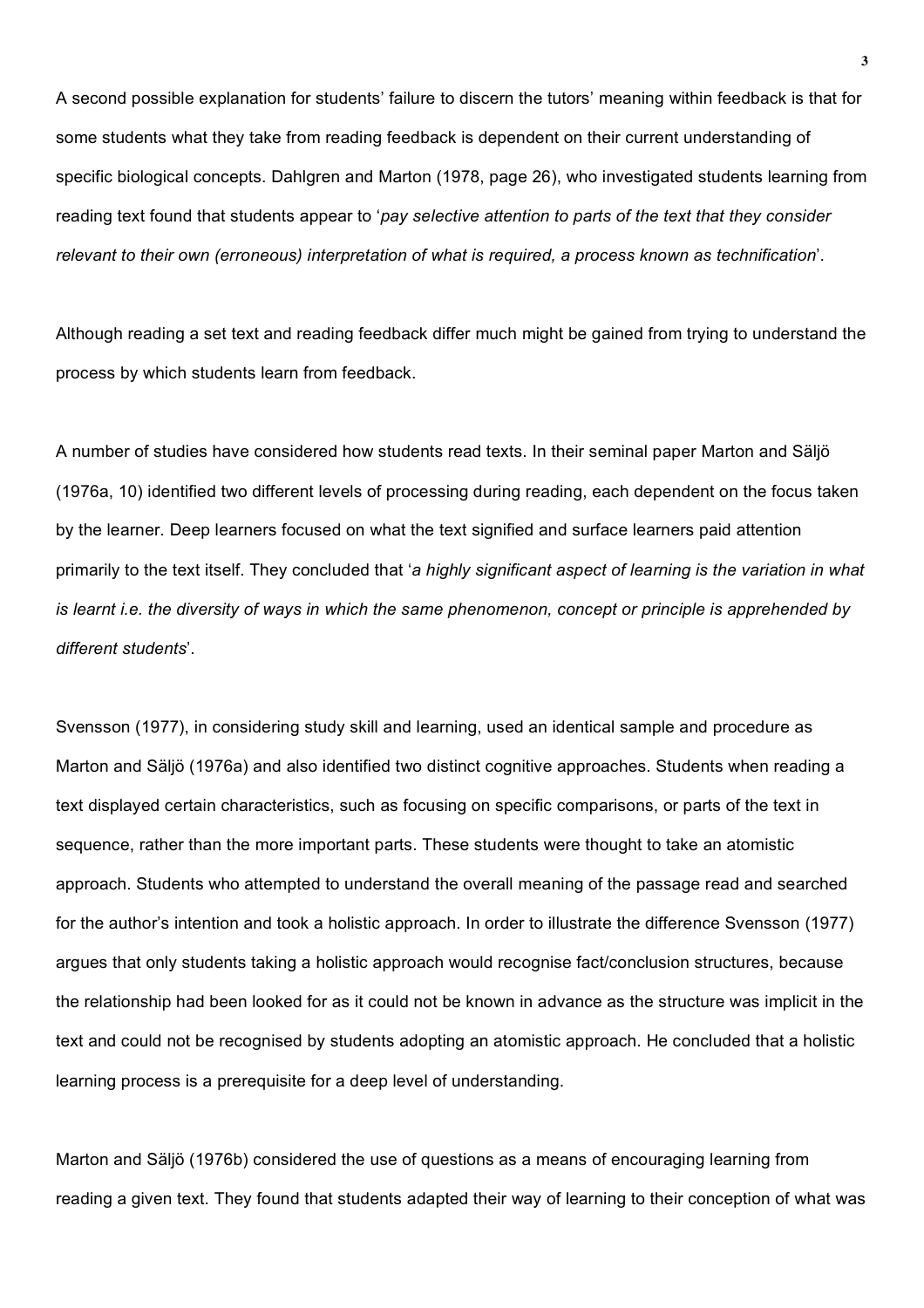required of them. Here, the authors present examples of how learning can be 'technified', that is *runs the risk of being reduced to a search for the type of knowledge expected on the test'* (124)

While self-regulated learning is important in using feedback, there is little experimental evidence as to how students self-regulate their learning from feedback in higher education. Furthermore, there is little evidence regarding the balance between self-internal regulation and tutor-external regulation. This present study is designed to consider processes used by students in their responding to tutor feedback and specifically attempts to address three questions

- 1. Is there a qualitative difference in how high achieving and non high achieving third year undergraduate students use self regulatory processes when reading tutor feedback?
- 2. What institutional/tutor external regulatory processes influence students learning from tutor feedback?
- 3. Is there a social learning aspect to students' use of feedback?

#### **Method**

## 1. *Participant*s

The research was carried out in four UK universities comprising a mixture of established and post 1992 institutions. All student interviewed were studying within the field of biological sciences. A total of thirty six third year undergraduate students were selected by tutors at the respective universities. Twenty four students participated in focus group interviews at three different universities. At university M six students formed a focus group of high achieving students and six for non high achieving students. These students are referred to as MH or MNH in the results and discussion. At university C four students formed a focus group of high achieving students and four for non high achieving students. These students are referred to as CH or CNH. At university L two students formed a focus group of high achieving students and two for non high achieving students. These students are referred to as LH or LNH. At university S twelve students were in individually interviewed of which five where high achieving students. These students are referred as SH with the remainder as SNH.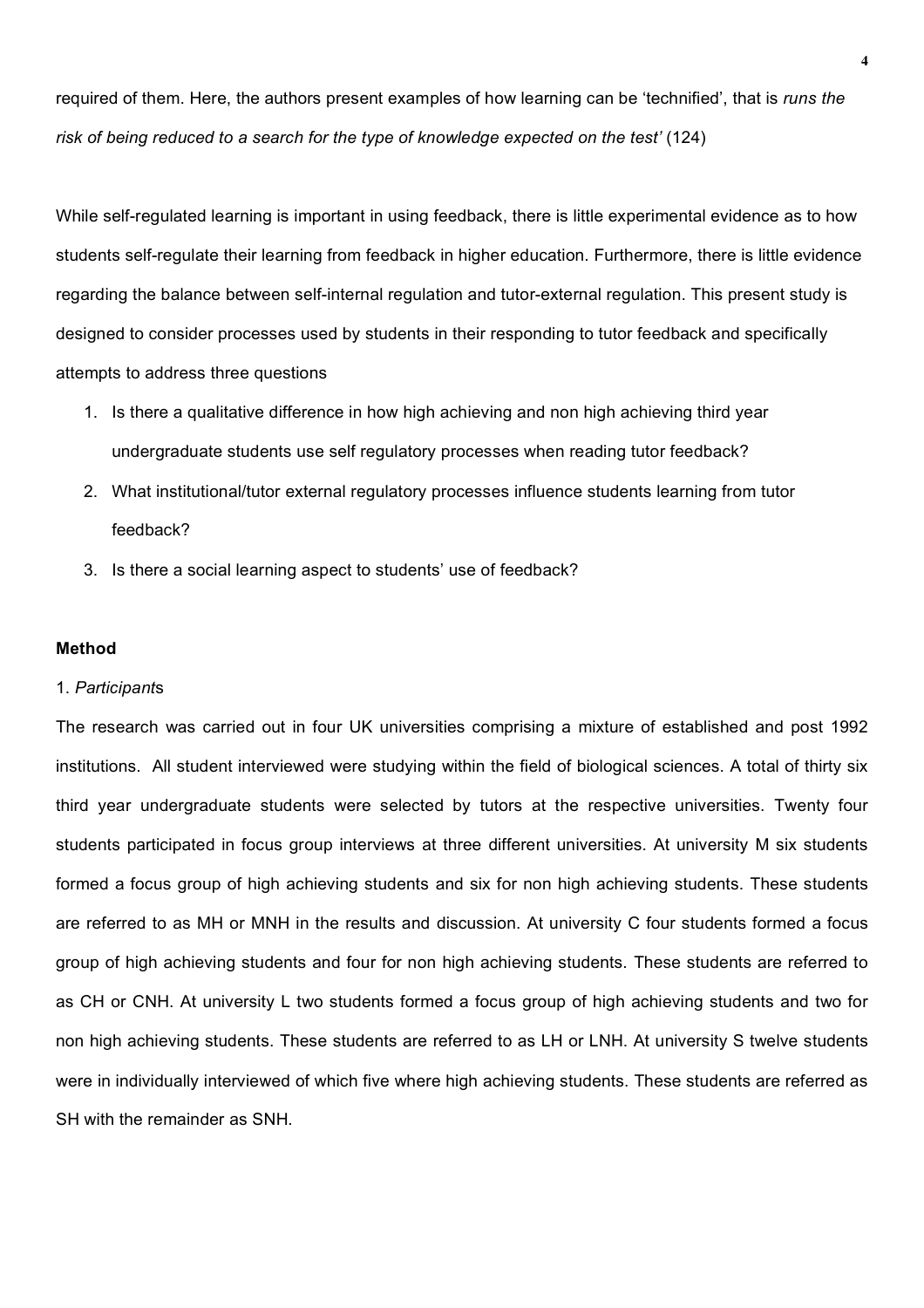## 2. *Instruments*

Semi-structured interviews or focus groups were carried out in order to investigate how student use discussion with others to support their university learning. The interview schedule primarily concerned:

- The reading of tutor feedback
- What actions were taken in response to reading tutor feedback
- Who students spoke to about their work
- How those discussions helped them understand their feedback

The schedules were derived as described in Fielding (1993, page 142-143). Briefly, this involved (1) identifying topics surrounding the research questions; (2) clustering of and sequencing relevant topics; (3) designing informal prompts.

## 3. *Design and procedures*

Tutors at the individual institutions identified individual students for inclusion in focus groups and interviews. Judgements were made against students' marks within their respective university cohorts. The focus groups and interviews were confidential and the data generated was anonymous. Focus groups and interviews were audio recorded and in the presence of two tutors who also made contemporaneous notes. Transcriptions were made from the audio recordings.

#### 3. *Analysis*

Qualitative analysis of student focus group and interview data involved clustering units of relevant meaning and identifying general and unique themes (Cohen & Manion, 1994; Smith & Osborn, 2003). Quotations which exemplified these themes were then extracted from the interview transcripts.

## **Results**

A total of twenty four students participated in focus groups and 12 students in interviews. Overall there were no discernable institutional differences as to how these students processed tutor feedback. Students perceptions at all institutions was that tutor feedback contained mostly information about errors or correction of errors and was mainly content orientated.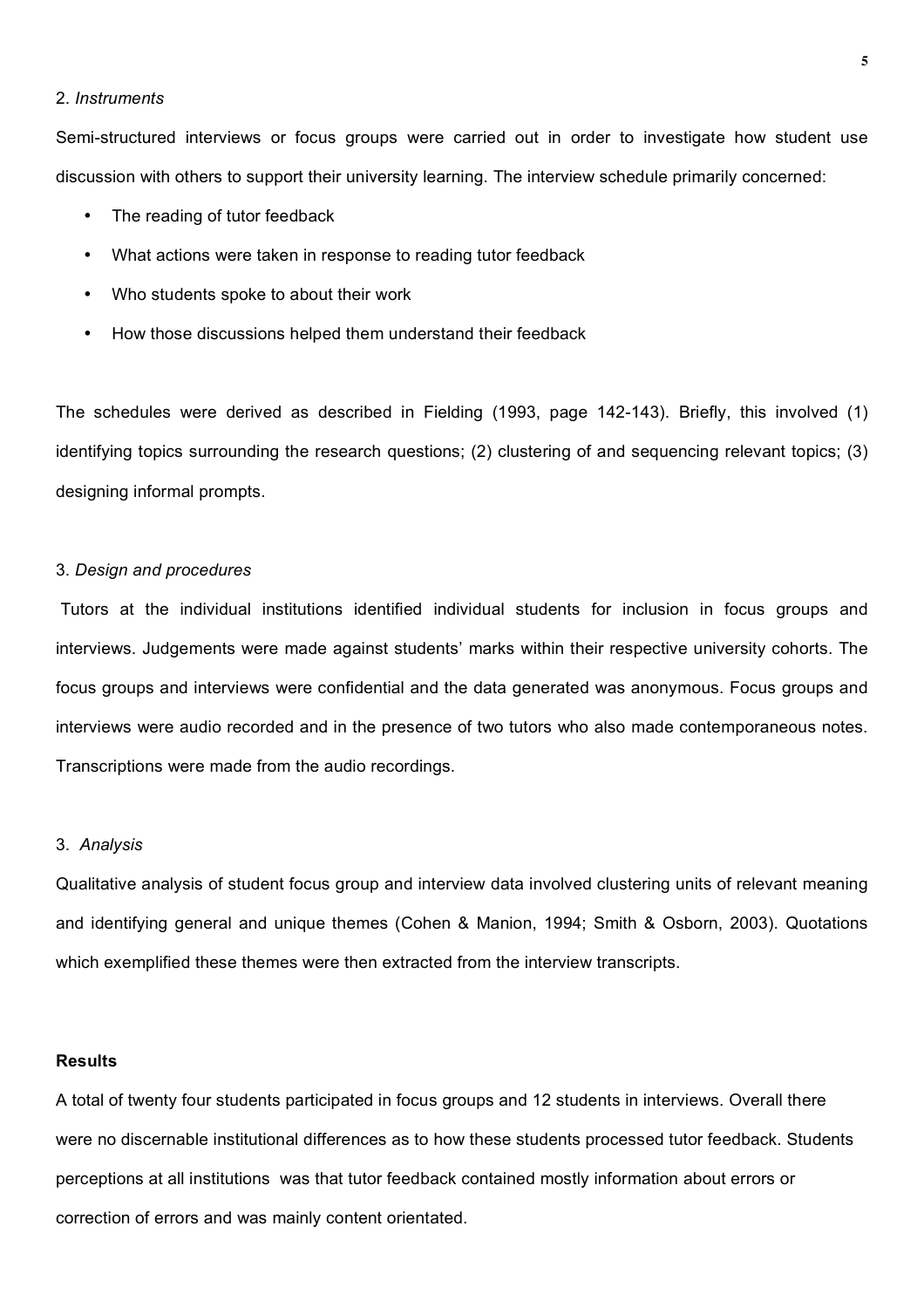#### *Students' use of self regulatory processes when reading tutor feedback?*

There were a number of examples of self regulation in high achieving students, who did seem to explore interconnections by restructuring things in their head. These students appeared to take the essence of the feedback message as indicated by these quotes

[Feedback] '*Starts as a funnel, it starts off really broad and wide, like the subject and you're looking at lots of different aspects and then you get narrower and narrower until you like get to a point where you know exactly what you're on about sort of thing….you know more about a specific thing than…..having a general idea about it'* (MH 2).

'*Like you may absorb stuff just from it* [feedback] *and ..I think anything you're told about how you're writing does have an impact on you…in a sub-conscious way…this particular thing tells me that…I'm developing this way as a writer*' (LH 1).

'*It* [the need for correct referencing] *I think for the tutor, looking at the references, that gives them an idea on what sort of route you've taken for your research, gives them an idea why you're writing about in the way you are*' (MH 3).

Non-high achieving students did not seem to have any sensitivity to the wider variation of feedback; they were unable to discern differences between tutor comments and their own written work '*I did this essay and I wrote something…………..then she [the tutor] wrote something like 'no actually it's this', but it was just what I'd written in different words and I was just like what!*' (LNH 1).

Other students re-read their feedback as if they were trying to memorise it '*I probability read it* [the feedback] *a few times, sometimes just to…keep going over it, going back to what they* [tutors] *put*' (MNH 6).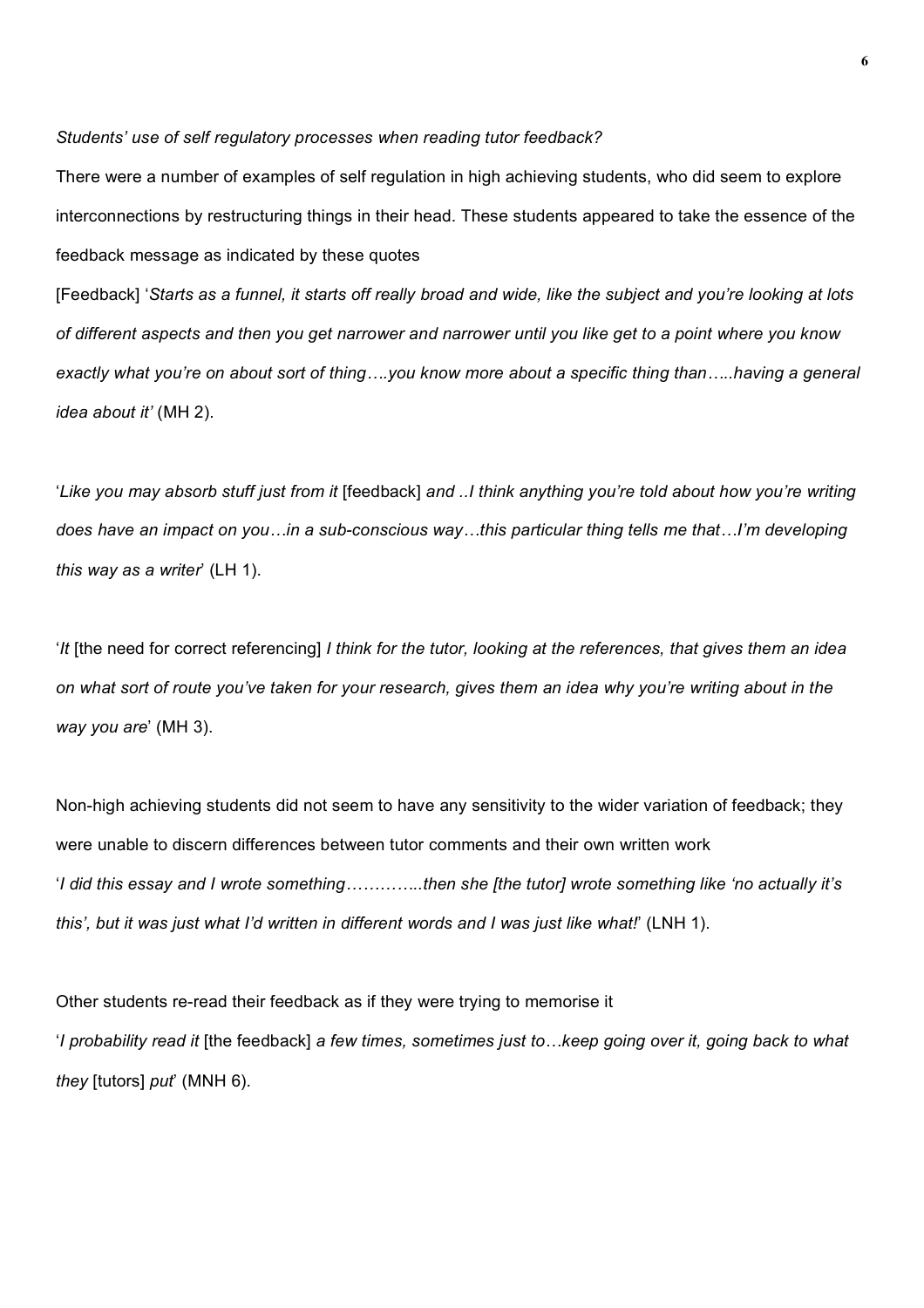Some responses indicated a lack of inclination to respond to the feedback:

'*If you have done badly in a certain essay, then the next time you do an essay you will sort of try and do better…or you'll take the feedback on board and think about it…but I wouldn't say you go out of your way to make sure you do it right*' (CNH 4).

There was also an indication that students found some acceptance of the mark they were awarded '*If you're sort of used to getting a certain mark, then you're going to aim to that mark as opposed to maybe doing a bit better, because that's what I'd be expecting to do anyway*' (CNH 1).

There were three factors that only high achieving students seemed to utilize with respect to self regulation of feedback (1) motivation to do well, (2) interest in the subject, and (3) in relation to future careers. The following quote attempts to capture all three

'*So I take it* [feedback on scientific writing] *and superimpose it on my* [creative] *writing style…but it depends on what you are aiming for…if you are aiming to be a research scientists then you are more likely to take that feedback and think I can use that when writing papers in the future…..I don't really have any intentions of writing scientific papers……I want to do more creative writing*' (CH 2)

*The role of institutional/tutor external regulatory processes influence students learning from tutor feedback* There were a number of examples of institutional/tutor regulatory processes. Both high achieving and non high achieving students from different universities were given exemplars of previous students' work. High achieving students were able to recognise the range of work they were given and felt competent they knew how to complete first class work as shown in the examples. Non high achieving students recognised high quality work

'*We had four essays and we marked them like 20%, 40%, 60% and 80% and that was really useful because we're focusing on the essays for exams, which try and see what is a good essay*' (CNH 2).

However, when they came to write essay they were unable to use the exemplar experience to achieve high grades.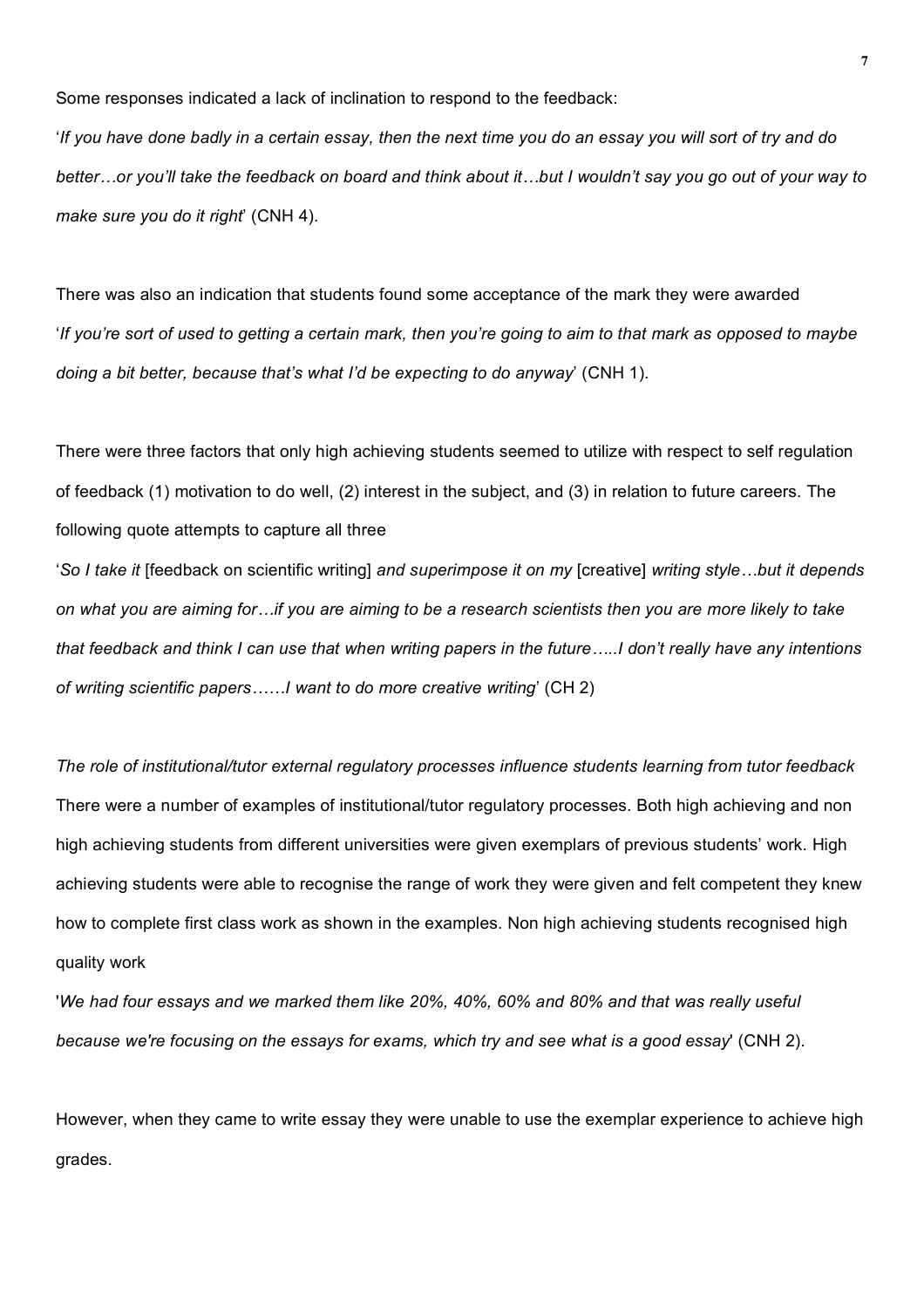[You read the question] '*and you know you answer one bit, then you answer other bit and then you read the title and you know the whole question actually means something different……so you've got a lot of points in there, but not necessarily together*' (CNH 1).

All students were aware of marking criteria and standards, but high achieving and non high achieving students responded to marking criteria and guidance on standards differently. High achieving students seemed were able to accept variation in their tutors' requirements '*You could get a bad mark, but you could have a really good understanding or knowledge about the subject but…..if you write the report and don't hit the tutor requirements you could get a very bad grade…tutors might want an essay, but they might want a completely different route* [taken] *and I might write differently cause of that'* (MH 2).

#### This contrast with non high achieving students

'*I know one lecturer who wants you to do it exactly as he says……do it slightly differently, which another tutor might approve of, and he wouldn't. I think there needs to be consistency*' (MNH 1).

[On getting a higher than expected mark[ *'I was chuffed, but then I was annoyed as it made me doubt the sort of credit to which lecturers mark* '(CNH 3)

High achieving students, but not non high achieving students, showed awareness of issues such as weightings for different aspects of work, and question the objectivity of work [Marking] '*is always subjective because we don't have a precise key saying which aspect of the write up is worth more….its not possible to really evaluate each of these comments and say this is worth more points than others'* (CH 1).

Both groups noticed issues related to the hidden curriculum (Sambell and McDowell, 1998) '*Sometimes we get feedback about things, really obvious things they haven't told us about in advance that we should be doing'* (CH 4).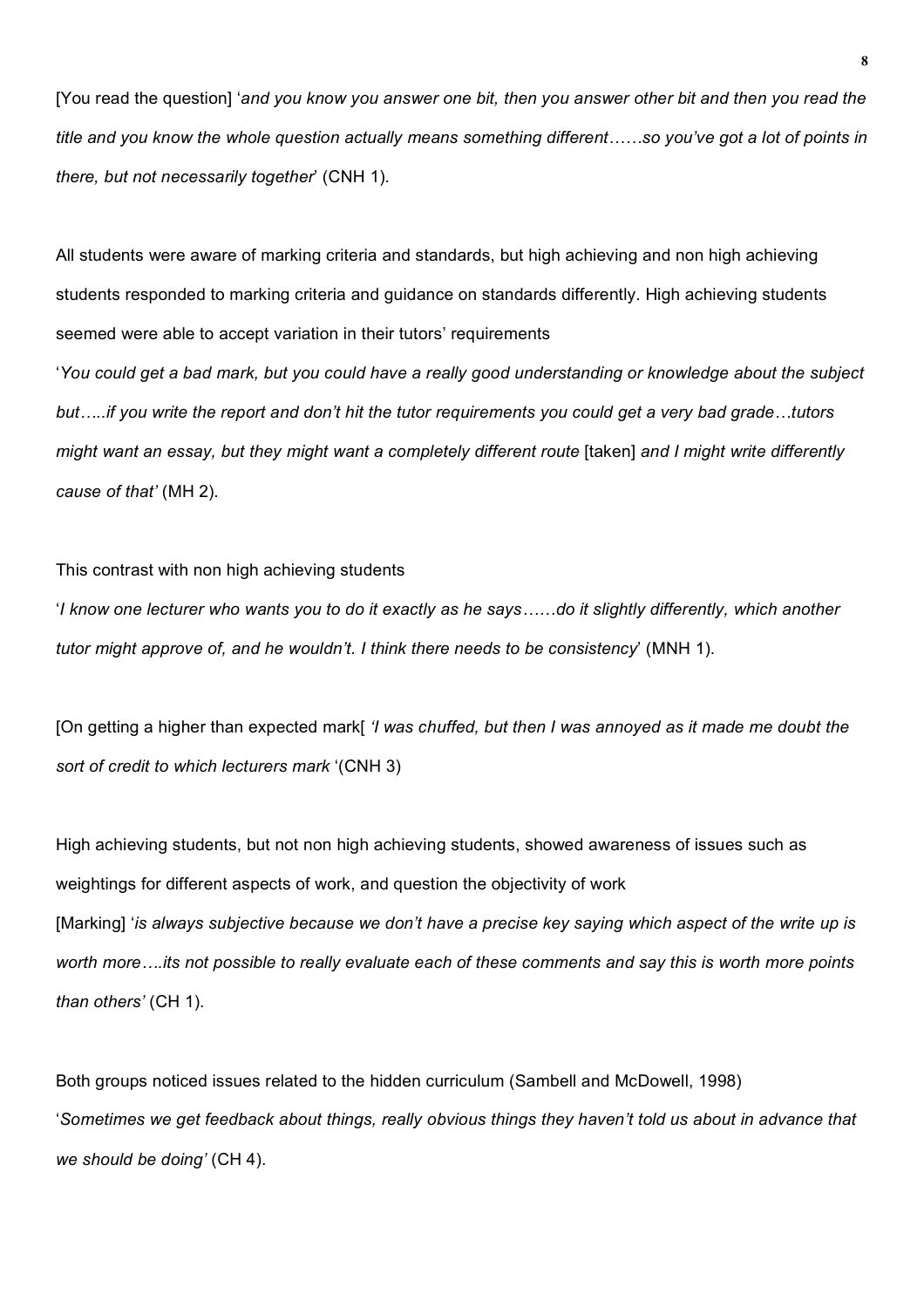'*It is almost like the criteria are the base line used by lecturers, but they also got favourite things they want to see crop up*' (CH 2).

Feedback '*picks up on things you've done wrong in the essay and it doesn't relate them to the criteria*' (CNH 4).

High achieving students were willing to challenge tutors interpretation or marking often on principle '*For a particular grade there may be a good set of evidence and from that you could say 'well OK they didn't think I had enough and you look back and say OK. Other times I know what I put in. scientific evidence quoted from the paper [and the tutor writes No]…does no mean that it's wrong?….the evidence isn't wrong because it's taken from the paper……if it's not relevant they should say not relevant*' (LH 2)

Overall high achieving students were able to accept that tutors could be right or wrong. They would make a judgement about this. Furthermore, If they, the students didn't understand a comment made by the tutor, they'd evaluate how meaningful the comment was before seeking clarification from the tutor. High achieving students did not feel the need to understand all aspects of tutor's feedback.

Non high achieving students however, always sought clarification for aspects of feedback not understood. These students saw tutors as being overall right and accepted the tutor view 'I suppose I don't really [challenge tutor]. I usually think it must be the case...if it says 'good' I think – Oh *that must be good cause he said good…and if it says a bit muddled I'd think like Oh that must be like I do pretty much…or I read it [the feedback] and sort of know where I went wrong, but I don't really acknowledge it sort of thing'* (CNH 2)

If errors were pointed out in feedback, non high achieving students generally sort further clarification, often by talking to the tutor. They felt that tutors needed to say more perhaps in the light of information being needed for examinations:

'*Putting no* [and nothing else] *well I'm not learning why no…..cause like that work I'm going to be tested on later, and if I don't know why I didn't do it right I'm not learning at all'* (LNH 1)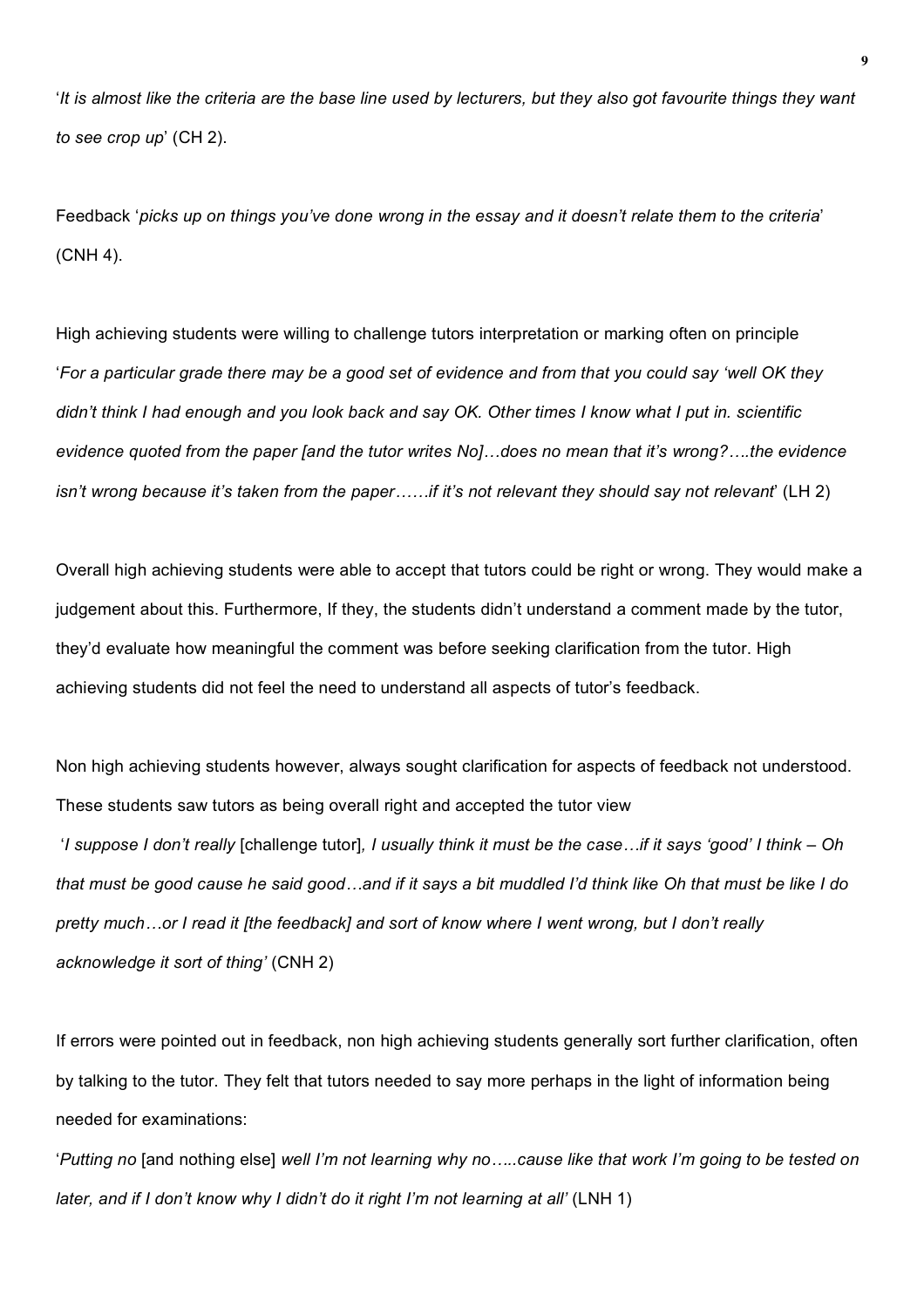The majority of course work undertaken by students in all of the institutions seemed to be essays. High achieving students seemed able to use feedback from one task, for example an essay on a separate task, for example a written report providing they saw the connection:

'*Well you do [use feedback for a range of tasks] obviously if applicable…..there are certain things that are…well you've go to use your loaf haven't you…..you have to decide what you can transfer from…what you gain from one piece to take it somewhere else* [another piece of work]' (SH 1).

Whereas non-high-achieving students had a tendency to use feedback from one task specifically when undertaking a similar task, that is, feedback from an essay to be used when undertaking another essay.

High achieving students felt that if they were given no written feedback, just a mark then they would still be able to 'get by':

'*Yeah you could get by I don't think it would be so good…over time I could….find out the way to do things anyway……by asking, by like reading other peoples' things you know…..you'd find out how to do things in the end it would just take longer*' (SH 2).

Non high achieving students said they would not be able to get by without written tutor feedback.

#### *The role of social interaction in learning from feedback*

Both high achieving and non high achieving students discussed feedback with peers. High achieving students spoke about their feedback openly

'*I think it is always useful to talk to your friends or other people…cause you might think you understand something fully…but somebody else might just pick up a point…you've not thought about just cause they've had a different experience of it* …*it sort of makes you look wider at the topic*' (MH 4)

Discussion with peers was also used to identify issues over tutor marking. In the following quote a student was having difficulties with dissertation feedback. At first they thought the tutor feedback related to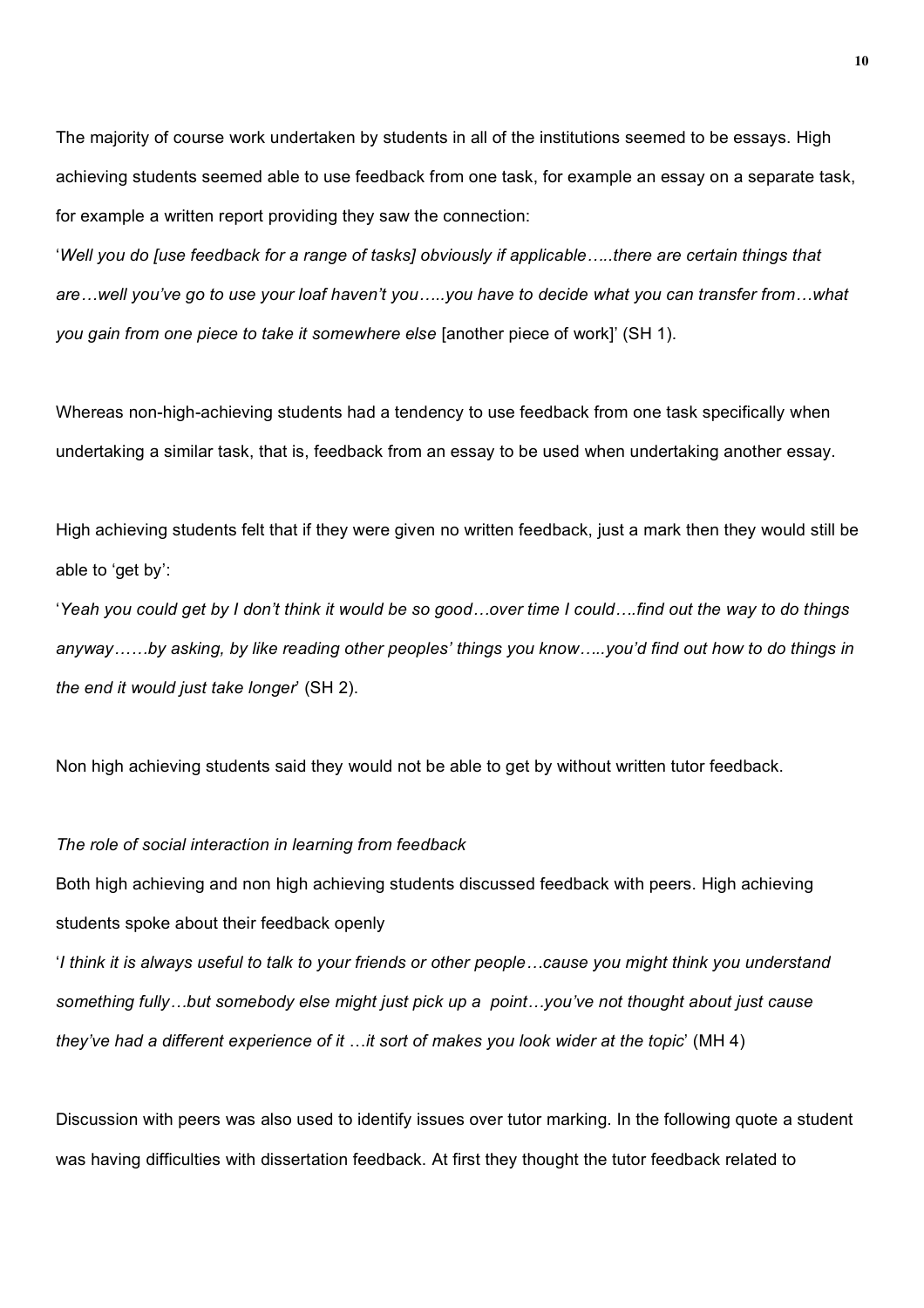something they were doing wrong but they could not understand what it was, but after speaking to their peers who had the same project supervisor they realised their peers had the same problems too *'It wasn't a case that we were doing something wrong....it was more the feedback he was giving wasn't relevant to what we were trying to say*' (CH 2)

Non high achieving students spoke to others, but often with respect to having greater understanding of the tutor's needs rather than of the topic '*I've spoken to friends…and the chances are they've been marked by a different tutor…not being able to talk to the tutor* [who marked their friends work]*…so talking to friends you gives you a broader perspective of what they* [tutors] *are after*' (MNH 1)

Some non high achievers only spoke to peers about their mark. The quote below shows a reason why this may be

'*By the time I get the feedback its kind of…I'm not quite sure how I wrote that or what I did there, so I'm not going to ask anybody else…because it shows as though I may not know my working out as well as I did when writing it*' (CNH 1)

#### **Discussion**

This study set out to address three main research questions: (1) is there a qualitative difference in how high achieving and non high achieving third year undergraduate students use self regulatory processes when reading tutor feedback? (2) What institutional/tutor external regulatory processes influence students learning from tutor feedback? (3) Is there a social learning aspect to students' use of feedback?

*Qualitative differences in how students use self regulatory processes when reading tutor feedback.* The majority of feedback received by students was task orientated and this, emphasis on one type of feedback, as discussed by Hattie and Timperley (2007) can detract from performance as it encourages students to focus on the immediate goal and not on strategies to attaining the goal. When considering the responses from non high achieving students this may be true. However, it appears that there are other factors that need to be considered. Responses that correspond to MNH 1 indicate an emphasis on reading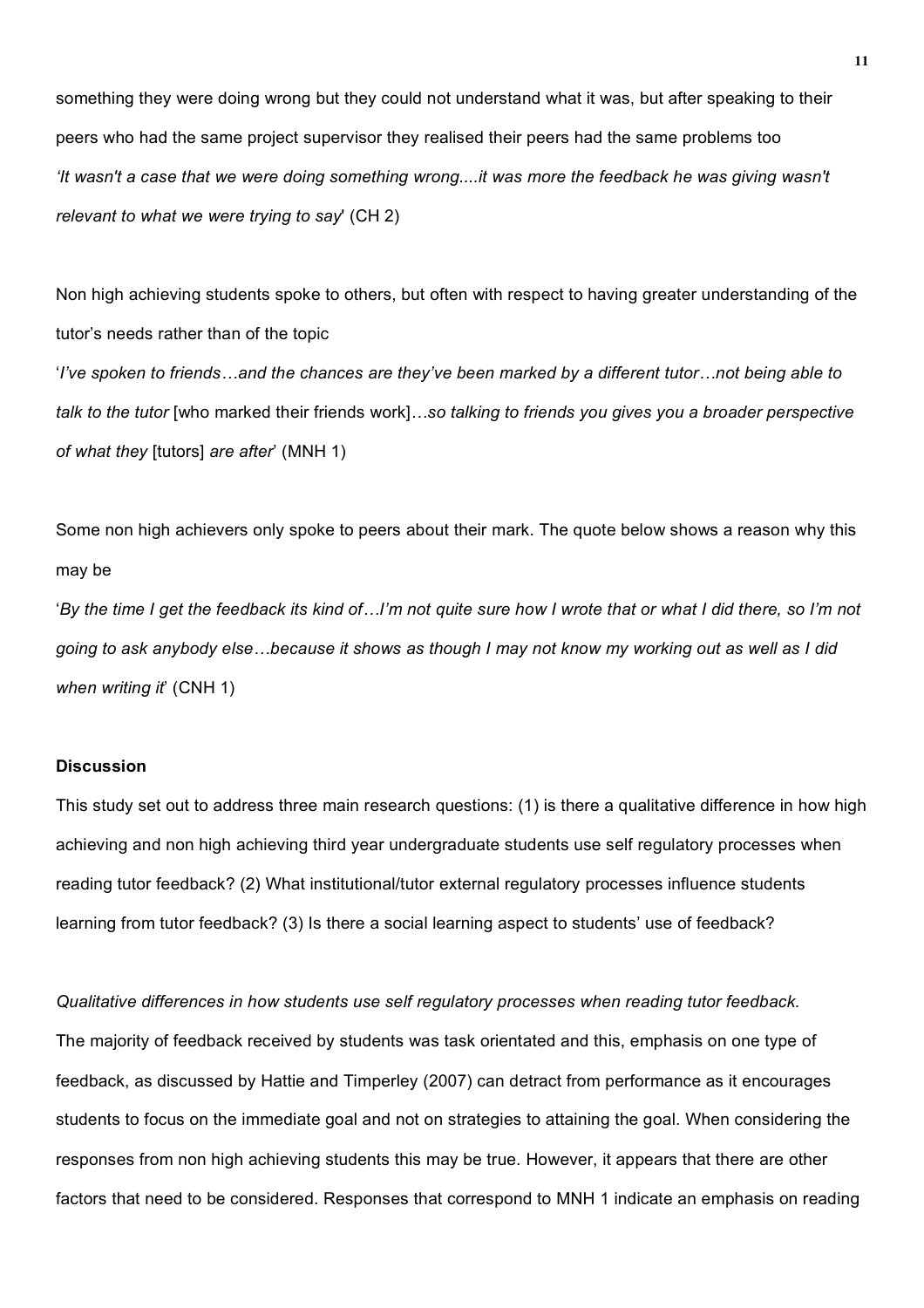the text and looking for meaning in the 'sign' as opposed to the 'significances' of what the writer may have been attempting to convey (Marton and Säljö, 1976a). As if memorising what the tutor wrote will help in undertaking further assignments where this feedback could be implemented. There appears to be little self regulation in terms of student monitoring and regulating actions towards learning goals.

Student (LNH 1) shows a different response to the tutor feedback. Here the student has not been able to discern the variation (Marton and Pang, 2006) between her words and those written by the tutor. Subsequently, this lack of awareness to see a different perspective limits their learning from the tutor feedback. This lack of discernment may result from the tutor not conveying the variation to help the student see a different perspective, or it may result from other reasons such as the student having an intuitive way of understanding the concept that was written about and that old understanding acting as a barrier to a new more complete understanding.

Student (CNH 4) illustrates a particular thinking disposition as discussed by Perkins and Tishman (2001). Here the student indicates sensitivity or awareness of the need to do something, but does not have the inclination or motivation to do anything. Here the student shows a lack of self management, not having the ability to monitor and regulate learning behaviour, perhaps through a lack of planning (Hattie and Timperley, 2007)

Finally, student (CNH1) seems to have self belief patterns that they have constructed, as discussed by Dewck (2000) which prevent then using feedback to improve their mark. Self beliefs can be considered as a construct of a dispositional motivational characteristic (Schiefele 2001) where intrinsic motivation can be reduced by external controlling conditions, perhaps in the form of negative competence feedback. Thus students are not self appraising and as such are unable to evaluate their own abilities. Similar responses have been reported in Orsmond and Merry (*in press*).

In all these four cases, there appears to be a diverse set of reasons why students are not achieving as a result of reading and acting on their tutor feedback. Non high achieving students seem to take a step-wise, atomistic (Svensson 1977), approach to implementing feedback. Although there appear to be different reasons as to why students are not achieving, one commonality in the majority of non high achieving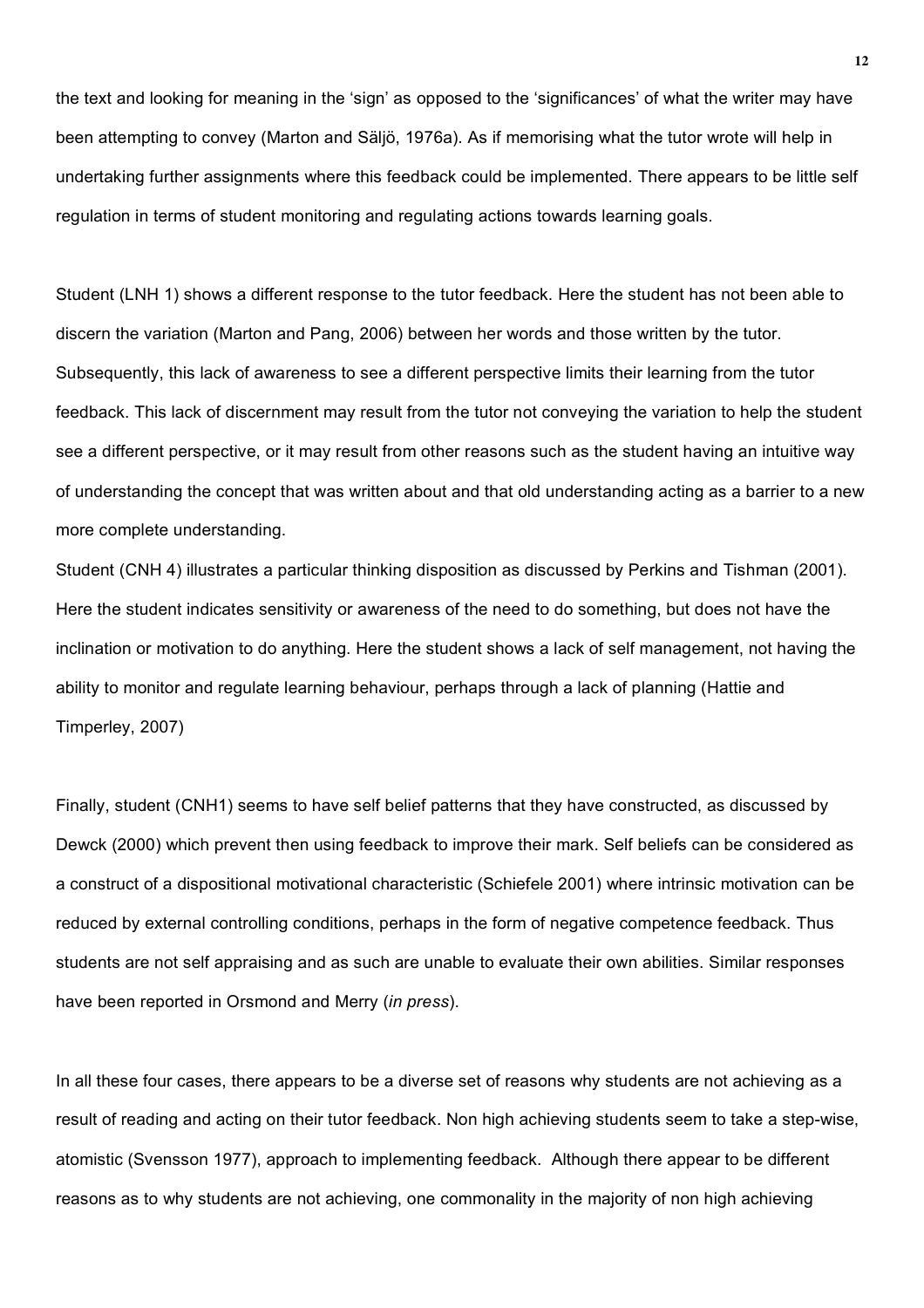students was in their lack of awareness of a purpose or object for their learning. Lo and Pong (2007, 14) discuss the object of learning in terms of '*the end towards which the learning activity is directed and how it is made sense of by the learner*'. The non high achieving students focussed on the text in an atomistic way often seeing feedback in terms of producing a better essay in assessments (the object of learning). The essay became the focus, and in this respect these student appear to be 'form' orientated as discussed by Orsmond *et al.* (2006): they see successful completion of their module in terms of producing a good assessment such as an essay or poster, not in successfully meeting the module learning outcomes as 'function' orientated students would do.

High achieving students seem to be more effective self regulated learners. There is much greater commonality in their approach to self regulation. These students as illustrated by student (LH 1) seem to take the essence of the feedback, giving the impression of being more holistic in their understanding of feedback. In the same way as Svensson (1977) described holistic learners ability to identifying implicit fact/conclusion structures within the text they read, so high achieving students were able to identifying similar implicit structures in their feedback. Even through these students received task orientated feedback they seemed more aware of the importance of different aspects of the feedback. The majority were able to discern variation (Marton and Pang, 2006). They also displayed sensitivity of awareness, inclination to be motivated and ability to follow through (Perkins and Tishman, 2001). So in this study, as with Winnie and Bulter (cited in Hattie and Timperley, 2007, 95), the beneficial effect of feedback on the task seems dependent on the individual learners. High achieving students do want to use the feedback to produce better essays, thus showing some 'form' orientation. However, they also recognise the significance of tutor feedback in terms of 'function' orientation, that is, in terms of meeting a broader set of learning outcomes, and then further, in terms of wider learning, such as life long learning for future careers.

High achieving students were both motivated and interested, if not always in particular pieces of work, then in developing an understanding of their subject or in succeeding. Marton and Säljö (1992) comment that learning out of interest; the desire to find something out, may be linked to a deep approach to learning.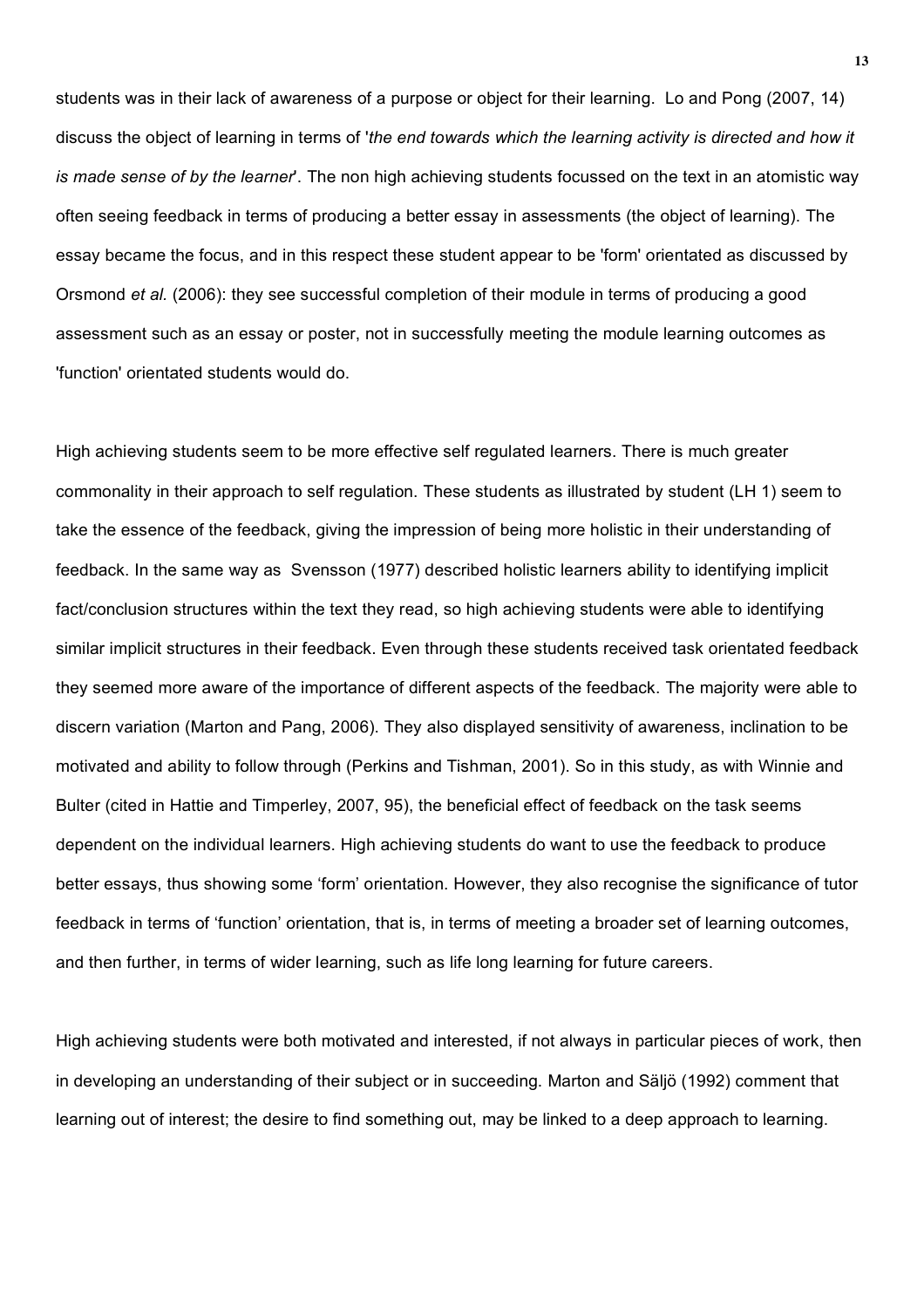Both high achieving and non high achieving students of students were influenced by the mark they received. High achieving students saw the mark as an indicator of where they are, and this perhaps influenced the way they responded to tutors comments. Getting a lower than expected mark, termed high confidence errors by Kulhavy and Stock (1989), is the time when the learner examines their feedback longer and in more depth in order to identify and correct any misconceptions. This effect was reported in undergraduate biology students in Orsmond *et al.* (2005). Non high achieving students saw the mark they received in very different terms. It was often seen in terms of a result of hard work and as something that needed to be improved.

*What institutional/tutor external regulatory processes influence students learning from tutor feedback?*  The differences in the ability to self regulate are reflected in the influence of external regulators. High achieving students in the absence of written feedback and providing they were given a mark indicating 'where they were', all claimed they would be able to complete module assignments. They would find it more difficult, and would work more closely with peers looking at their work to gain feedback, but they could do it.

These students worked with criteria seeing their functional aspects in helping them complete their assignments. A number of students read their feedback against institutional/tutor written criteria and standards. Students seemed to understand the criteria as a result of their prior learning experiences. However, these students also recognised that official criteria were not the only way by which work was marked, and seemed to accept that individual tutors had specific 'hidden' approaches to marking. So here the hidden curriculum (Sambell and MacDowell, 1998) was accepted and worked with. Part of this acceptance may have resulted from high achieving students recognising that tutors can be wrong, or that they, the students, could be making valid points that the tutor was not prepared to accept.

Non high achieving students with poor self regulatory systems were much more dependent on external regulation. All these students felt they would be unable to proceed without tutor feedback; a mark would not be enough. These students felt that the tutor was right and sought clarification from the tutor regarding meaning. They were aware of marking criteria and conscious that tutors didn't always relate marking to the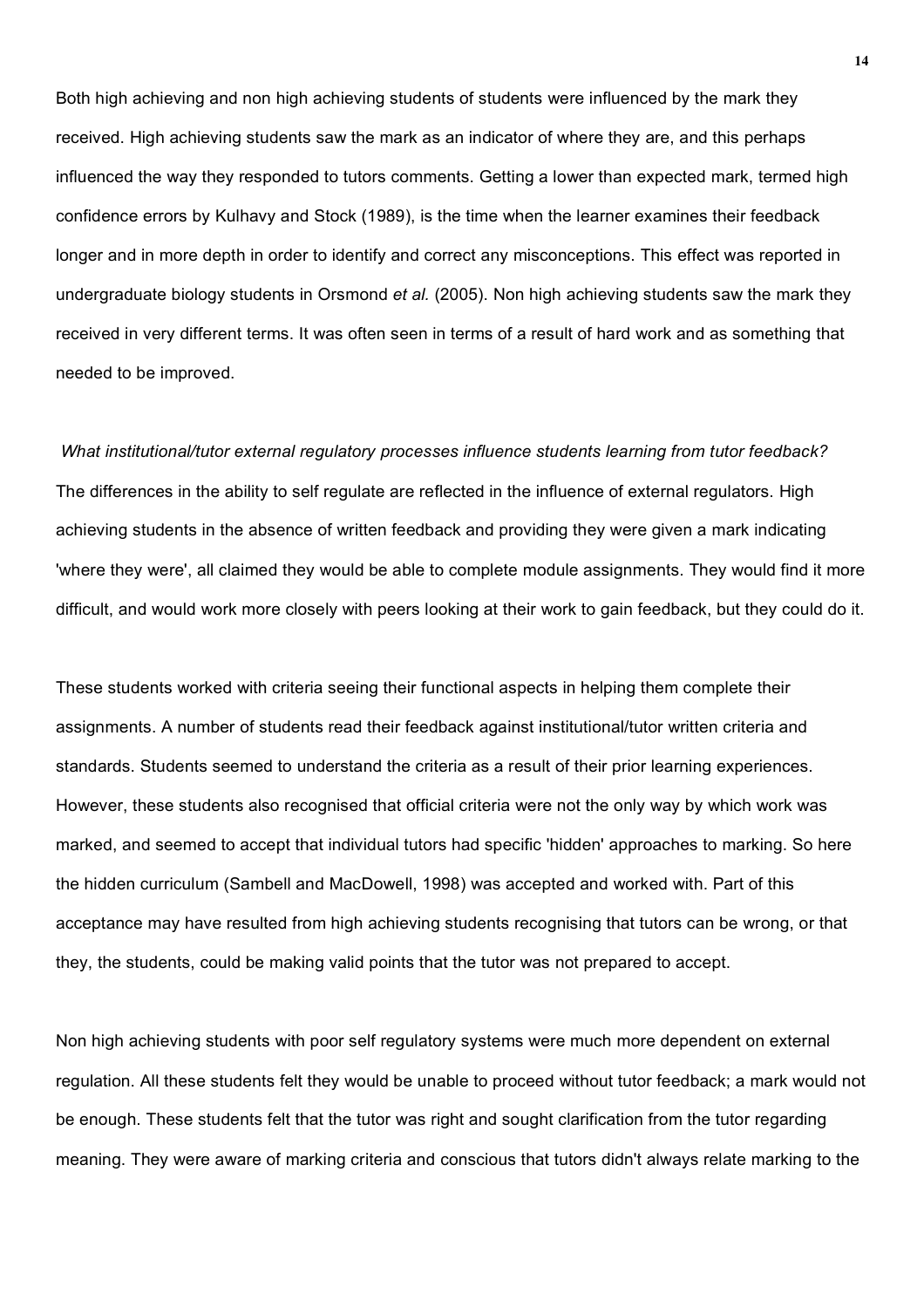criteria. However, unlike the high achieving students, these students seemed unable to cope with this inconsistency. These students gave no indication of reading feedback in relation to provided criteria.

## *The role of social learning in student's use of feedback*

Both high and non high achieving students spoke to peers about feedback. This reflects the wider non curriculum social learning reported by Orsmond (2009) and Orsmond and Merry (*in preparation*) whereby students demonstrate learning through working with peers, but also in developing wider social learning networks which can analysed in the context of social capital. In this study, as with self regulation and the influence of external control systems, there was a discernible difference between how both groups discussed feedback with peers. High achieving students discussed their work in a way that suggested the outcome of such discussions fed into their self regulatory processes. They were interested in finding out about peers experiences of either the subject matter or of marking in general. That is, students were aware of their peers in terms of social capital (Putnam, 2000). Non-high achieving students focussed peer discussions of feedback on understanding what tutors were looking for and they realised that their peers, who may have done the same assignment, but had it marked by a different tutor, provided opportunities for them to see what other tutors wanted. Again, peers can be seen in terms of social capital, but the outcomes of these discussions reflect the need for external regulatory control, rather then feeding into a developed self regulatory system.

## **Conclusions**

This study reflects two things. Firstly how different perceptions of the role of tutor feedback influence learning, and secondly the importance of having an intrinsic purpose for studying. Students need to see the end point of feedback in terms of 'self' rather than in terms of 'others'. Changing the perception of tutor feedback in non high achieving students could have a major effect in their learning. This cannot be done through tutors writing more detailed feedback, or even in tutors and students discussing feedback that has been given. Such discussions are more likely to focus the students on what is being discussed, similar to the experience of Marton and Säljö (1976b).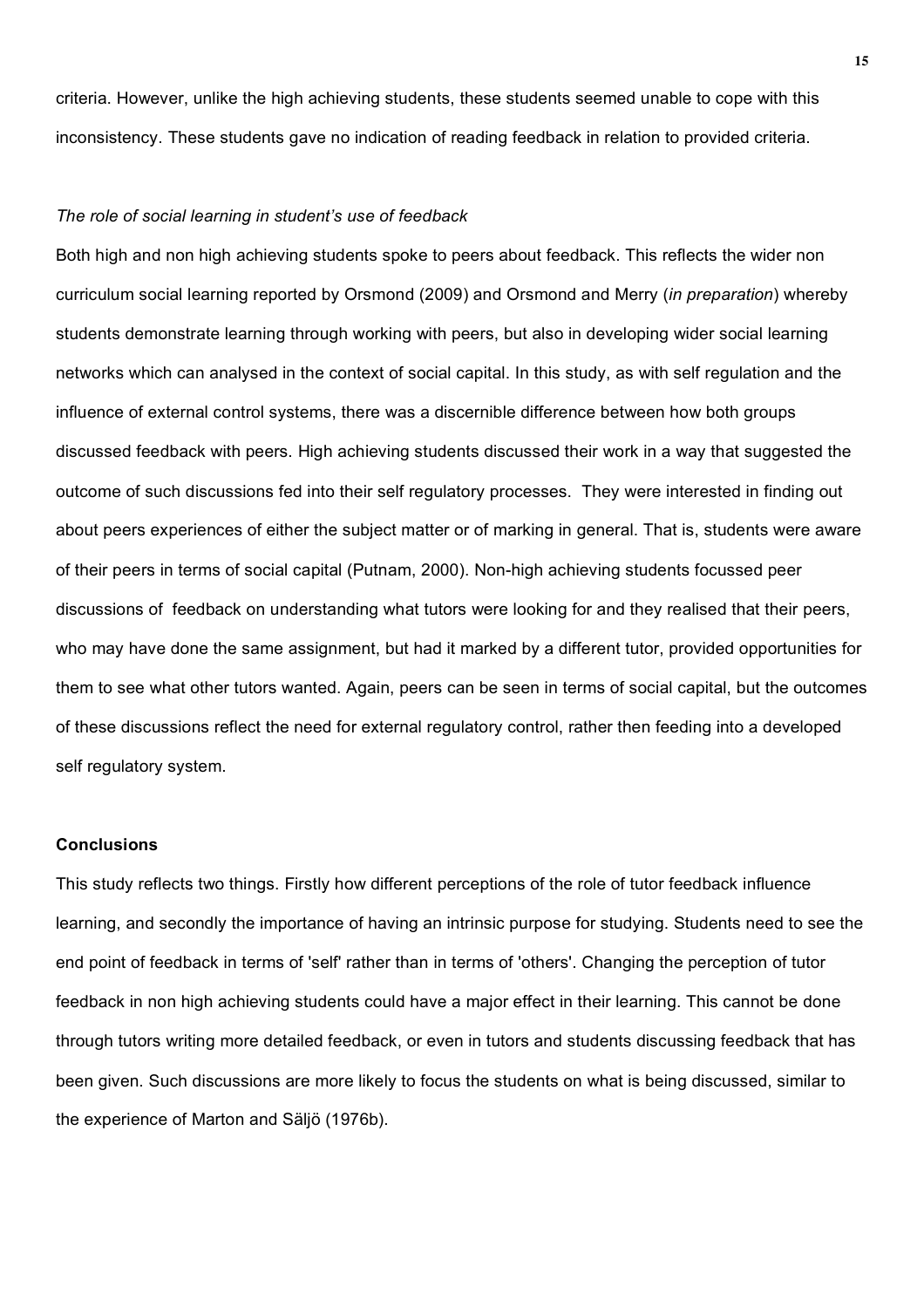# **Recommendations for Tutors**

The findings of this study lead the authors to suggest the following recommendations that tutors should:

- Establish what learning the student is trying to accomplish in reading and acting on tutor feedback.
- Indentify students' interpretation of what is demanded of them. In particular they should identify perceived requirements leading to technification.
- Introduce students to approaches to learning/variation theory and thinking dispositions early in their study.
- Encourage students to identify areas of 'interest' in the work undertaken and this may be achieved by seeing the same topic taught in different ways
- Be aware of redirecting students focus to false outcomes of feedback.

# **References**

- Cohen, L. & Manion, L. (1994) *Research Methods in Education* (London, Routledge).
- Baxter Magolda, M. B. (2004) Self authorship as the common goal of  $21^{st}$  century education, in M. Baxter Magolda and P. King (Ed) *Learning Partnerships* (Virginia, Sylus Publishing).
- Dahlgren, L. O. & Marton, F. (1978) Students' conceptions of subject matter: an aspect of learning and teaching in higher education, *Studies in Higher Education*, 3, 25-35.
- Dweck, C. S. (2000) *Self-Theories their Role in Motivation, Personality and Development*, (Sussex, Brunner/Mazel).
- Fielding, N. (1994) Qualitative interviewing, in: N. Gilbert (Ed) *Researching Social Life* (London, SAGE).
- Giorgi, A. & Giorgi, B. (2003) Phenomenology, in: J.A. Smith (Ed) *Qualitative Psychology* (London, SAGE).
- James, M. (2008) Assessment and Learning, in: S. Swaffield (Ed) *Unlocking Assessment* (Oxfors, Routledge).
- Hattie, J. & Timperley, H. (2007) The power of feedback, *Review of Educational Research*, 77, 81- 112.
- Kulhavy, R. W. and Stock, W. A. (1989) Feedback in written instruction: the place of response certitude, *Educational Psychology Review*, 1(4), 279-308.
- Lave, J. (1988) *Cognition in Practice*, (Cambridge, Cambridge University Press).
- Lave, J. Wenger, E. (1991) *Situated Learning* (Cambridge, Cambridge University Press).
- Lo, M. L. and Pong, W. Y. (2007) Catering for individual differences: building on variation, in: M. L. Lo, W. Y. Pong and Pakey, C. P. M (Ed) *For each and Everyone* (Hong Kong, Hong Kong University Press)
- Merry, S. & Orsmond, P (2008) Students' Responses to Academic Feedback Provided via Audio Files, *Bioscience Education e-Journal,* 11, 11-3, Available: http://www.bioscience.heacademy.ac.uk/journal/vol11/beej-11-3.pdf